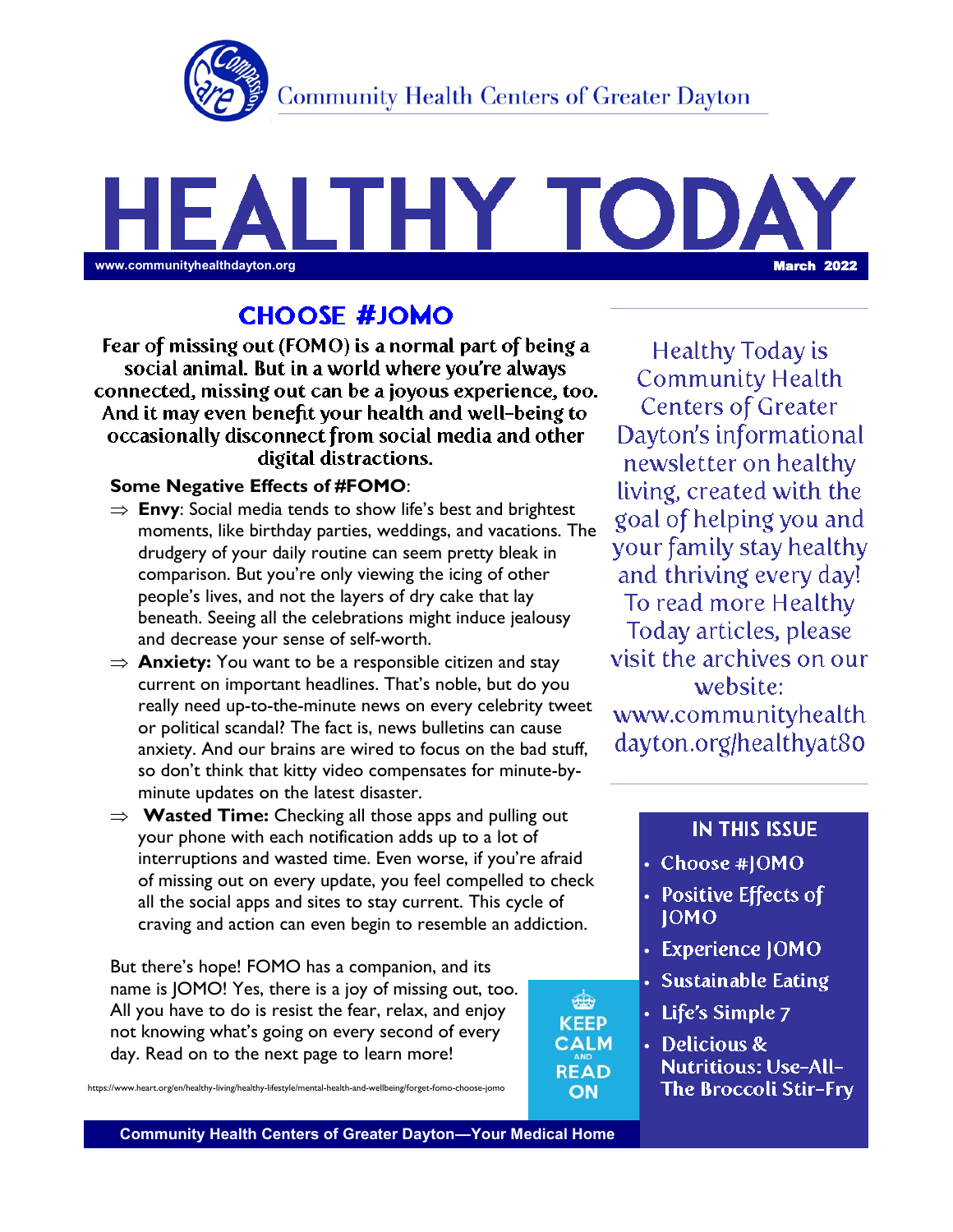## **POSITIVE EFFECTS OF #JOMO**

Did you hear that ding? Did you feel that buzz? Something is happening somewhere, and you've been notified! You excitedly grab your phone and dive in, the latest news right at your fingertips. But beware! Giving in to FOMO may come at a cost. Forget #FOMO, Choose #IOMO!

- $\Rightarrow$  Living in the Moment: The constant stream of messages, emails and pictures of other people's gourmet meals is taxing on your mind. Cut the cord (or turn off the wifi) and focus on where you are and what you're doing. Live in the moment - your moment.
- $\Rightarrow$  **A Better You:** Skipping out on social media means you can stop comparing yourself to others, a behavior that can be destructive in many ways. Instead, you can begin an individual journey of self-improvement. Be your own measuring stick as you try to be a better person today than you were the day before. You don't have to constantly worry about how you compare to everyone else.
- $\Rightarrow$  **Deeper Connections:** Not in the form of snippy posts or grandiose ideas condensed to a few hundred characters, but authentic conversations. The kind where you listen wholeheartedly and communicate ideas, together -- like they did in the "old days." Don't underestimate the connections created

"Oh the joy of missing out. When the world begins to shout And rush towards that shining thing; The latest bit of mental bling-Trying to have it, see it, do it, You simply know you won't go through it; The anxious clamoring and need This restless hungry thing to feed. Instead, you feel the loveliness; The pleasure of your emptiness. You spurn the treasure on the shelf In favor of your peaceful self; Without regret, without a doubt. Oh the joy of missing out"

-Michael Leunig

from real time interaction, whether on the phone, video chat, or in person.

 $\Rightarrow$  **Boredom:** Yep, this goes in the "benefit" column. Research shows that boredom leads you to seek out new, stimulating experiences to fill the activity-free void. That can't happen with a screen constantly stimulating and distracting you. Set it aside, let yourself experience boredom, and see how you surprise yourself.

https://www.psychologytoday.com/us/blog/happiness-is-state-mind/201807/jomo-the-joy-missing-out

# READY TO<br>EXPERIENCE JOMO<br>FOR YOURSELF?

Set a daily time to turn off all your notifications, even if it's only for 30 minutes.

Try using the "do not disturb" feature on your phone. Let yourself be interruption-free.

Consider setting some boundaries about after-hours work email and other communications. Reclaim your relaxation time.

Set a time to check the news and only do it then. The headlines will still be there tomorrow.

Enjoy a social media-free weekend. Be with the real people in your world.

Be intentional with your time: Schedule things that are important to you whether it is working out, meeting a friend for coffee, writing that book or completing a work project. Make your time your priority instead of wasting time worrying about what other individuals are doing or thinking.

Give yourself permission to live in the present: If you are having a bad day, be easy on yourself and treat yourself to a relaxing evening. If you just received good news, then take a moment to embrace it and celebrate.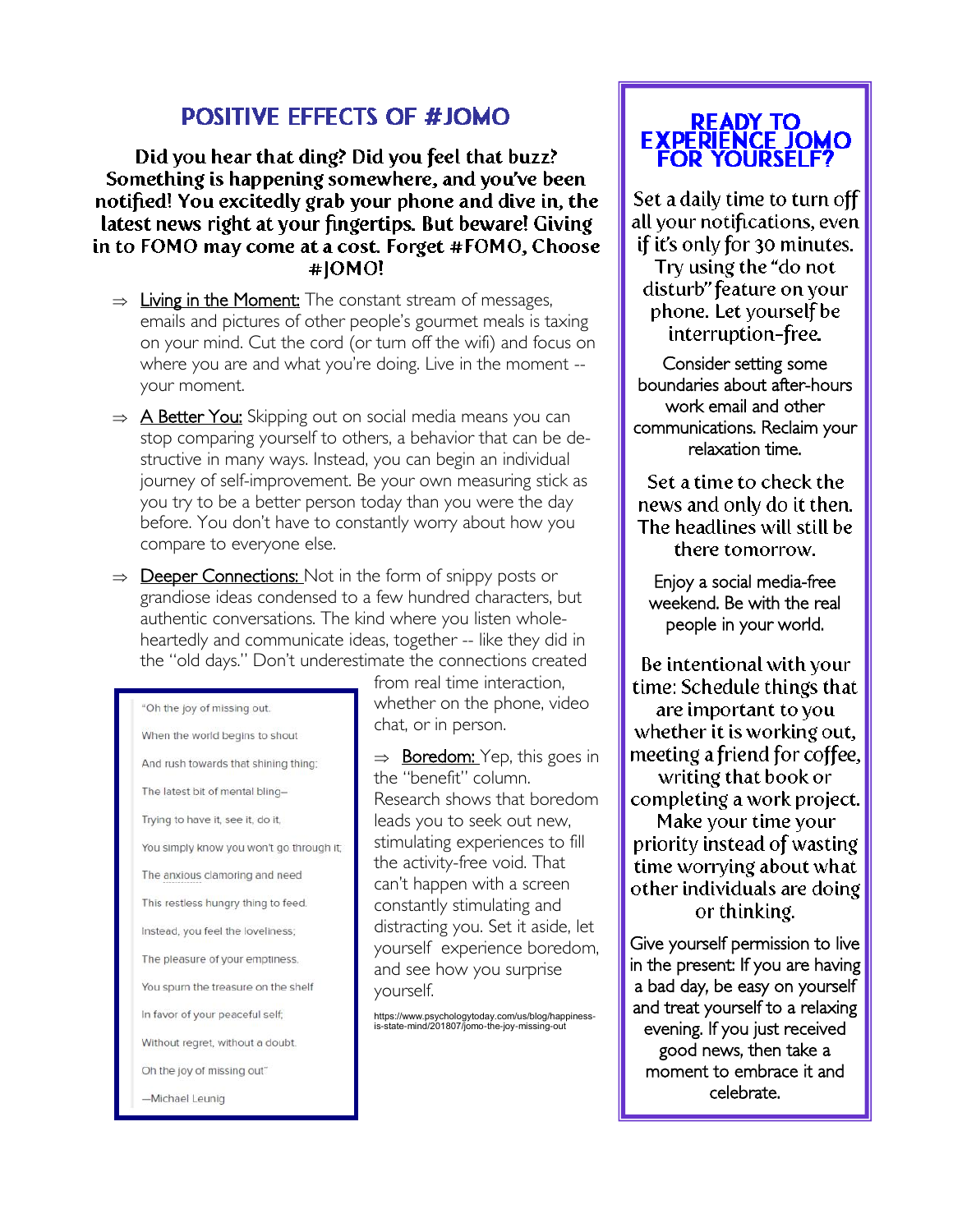#### **SUSTAINABLE EATING**

Let's green up our plates, save money, and cut down on food waste.

#### Make Your Lunch:

Not only can making or packing your own lunch help you cut down on waste



(yay, leftovers!), but it is a great way to save money and ensure you have something to fuel your day. Bonus points if you use your own reusable containers and utensil.

Shop the Bulk Bins: If your store offers bulk bins, they are a great way to save money and cut down on waste. Pantry staples like spices, whole grains, and beans can be found for a fraction of the price. Plus, you can buy just what you need.

#### Use the Entire Vegetable:

There are several vegetables that can be eaten from root to stem, including broccoli, carrots, leeks, and kale. Think kale ribs are too tough to eat? Think again. After a good charring in the skillet or roasting in the oven, kale



stems add a tender-crisp bite and touch of smokiness.

https://www.eatingwell.com/article/291628/30-day-sustainable-eating-challenge/

## **LIFE'S SIMPLE 7**

Life's Simple 7 is defined by the American Heart Association as the 7 risk factors that people can improve through lifestyle changes to help achieve ideal cardiovascular health.

1) Manage Blood Pressure: High blood pressure is a major risk factor for heart disease and stroke. When your blood pressure stays



within healthy ranges, you reduce the strain on your heart, arteries, and kidneys which keeps you healthier longer.

- 2) **Control Cholesterol:** High cholesterol contributes to plaque, which can clog arteries and lead to heart disease and stroke. When you control your cholesterol, you are giving your arteries their best chance to remain clear of blockages.
- 3) Reduce Blood Sugar: Most of the food we eat is turned into glucose (or blood sugar) that our bodies use for energy. Over time, high levels of blood sugar can damage your heart, kidneys, eyes and nerves.
- 4) **Get Active:** Living an active life is one of the most rewarding gifts you can give yourself and those you love. Simply put, daily physical activity increases your length and quality of life.
- 5) **Eat Better:** A healthy diet is one of your best weapons for fighting cardiovascular disease. When you eat a heart-healthy diet, you improve your chances for feeling good and staying healthy – for life!
- 6) Lose Weight: When you shed extra fat and unnecessary pounds, you reduce the burden on your heart, lungs, blood vessels and skeleton. You give yourself the gift of active living, you lower your blood pressure and you help yourself feel better, too.
- 7) Stop Smoking: Cigarette smokers have a higher risk of developing cardiovascular disease. If you smoke, quitting is the best thing you can do for your health.

These measures have one unique thing in common: any person can make these changes, the steps are not expensive to take, and even modest improvements to your health will make a big difference. Start with one or two. This simple, seven step list has been developed to deliver on the hope we all have--to live a long, productive healthy life.

https://www.heart.org/en/healthy-living/healthy-lifestyle/my-life-check--lifes-simple-7